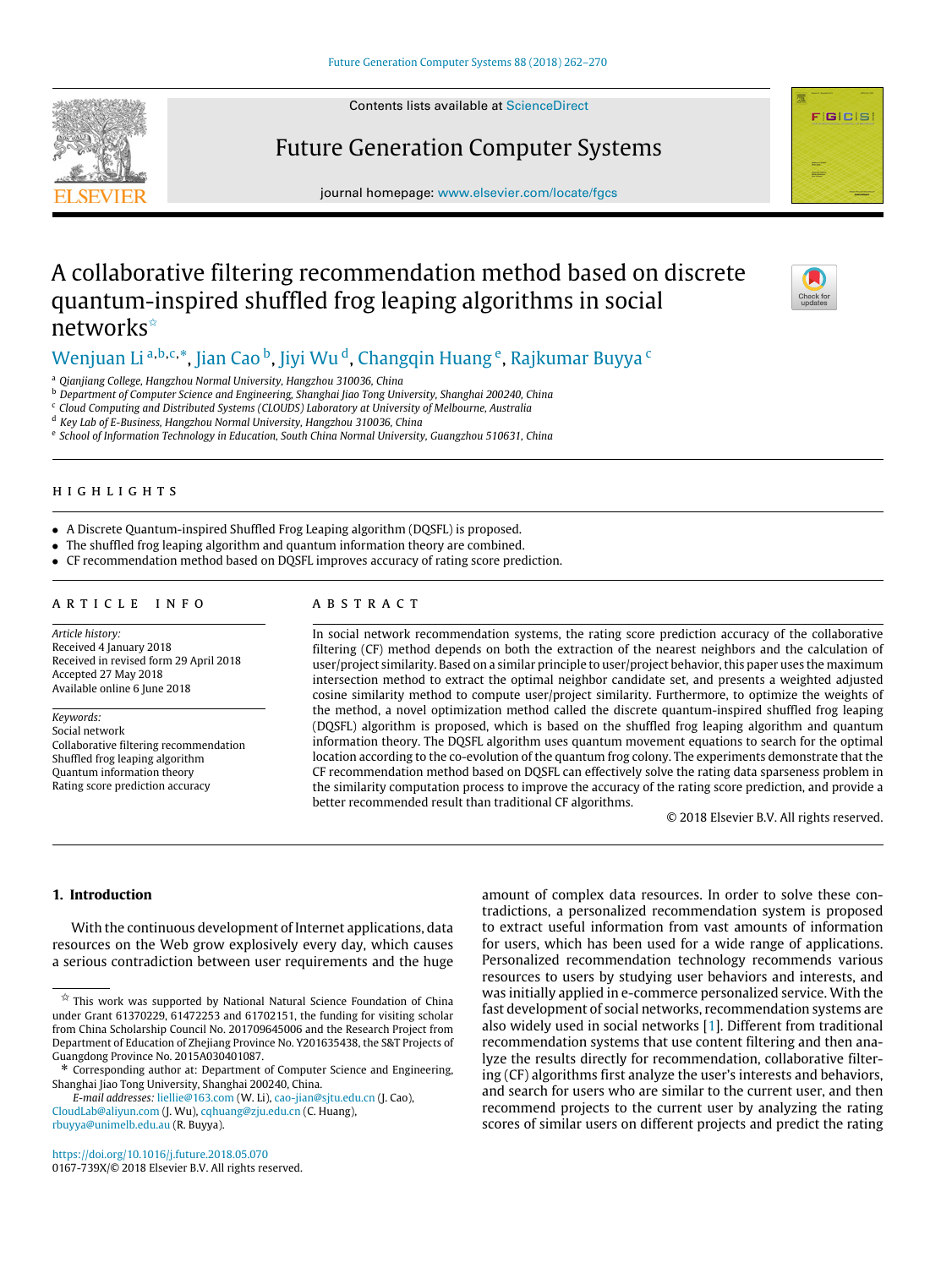scores for these projects. CF is currently one of the most successful technologies and has been widely used in commercial personalized recommendation systems [\[2\]](#page-7-1).

Goldberg et al. [\[3\]](#page-7-2) first proposed a recommendation system based on the basic idea of the CF algorithm, the principle on which it is based being as follows: compare the current user's behaviors or preferences with those of other users, and find users whose behaviors and preferences are similar or identical to the current user, and then recommend products with high predicted scores to the current user based on the scores from similar users. In a certain sense, CF recommendation systems are attributed to a rating score prediction process. There are two key issues in the rating score prediction process, the extraction of a nearest neighbor candidate set and the calculation of user similarity. The extraction of the nearest neighbor candidate set is an important factor which directly affects the accuracy of the rating score prediction. If the extraction of the nearest neighbor candidate set is improper, it will result in the candidate set comprising users who are not the current user's neighbors which reduces the accuracy of the similarity calculation and leads to lower efficiency rating score prediction. The latter is a common problem existing in CF algorithms, which is called the rating data sparseness problem [\[4\]](#page-7-3). The maximum intersection method allows the selected collection of the nearest neighbors to have the most common user rating with the current project, thus avoiding the rating data sparseness problems in the direct computation of user similarity. Hence, this paper uses the method to extract neighbors.

User similarity can be calculated by different metrics, such as relevant similarity, cosine similarity, adjusted cosine similarity and Euclidean distance [\[5\]](#page-7-4). Different calculation methods directly affect the accuracy of rating score prediction. In order to improve prediction accuracy, this paper proposes a new similarity calculation method called weighted correction cosine similarity (WCCS), and designs a novel modified optimization algorithm to optimize the weights in WCCS.

In recent years, many intelligent optimization algorithms, such as particle swarm optimization (PSO) [\[6\]](#page-7-5), genetic optimization [\[7\]](#page-7-6) and artificial immune network [\[8\]](#page-7-7), have been introduced to optimize the CF algorithms used for recommendation systems. However, all the optimization algorithms have the dimension disaster problem when used to solve multiple-dimensional discrete optimization problems, which lead to a slow convergence rate and poor performance. Compared to traditional optimization algorithms, the shuffled frog leaping (SFL) algorithm, which has increased in popularity in recent years, has a faster convergence rate in solving continuous optimization problems. Therefore, in this paper, we propose a novel modified SFL algorithm called the discrete quantum-inspired shuffled frog leaping (DQSFL) algorithm, which introduces quantum computing into the SFL algorithm for quantization and discretization in order to optimize the weights of CF algorithms effectively. The experimental results demonstrate that the proposed algorithm can effectively improve prediction accuracy.

The contributions of this paper are as follows: (1) it combines the shuffled frog leaping algorithm and quantum information theory with the optimal location; and (2) it improves the rating score prediction accuracy of the CF method.

<span id="page-1-0"></span>The rest of the paper is organized as follows. Section [2](#page-1-0) describes the related work, such as the CF recommendation method, the SFL algorithm and quantum computing. The DQSFL algorithm is proposed and detailed in Section [3.](#page-2-0) Section [4](#page-3-0) provides details on the proposed CF algorithm. The experiment and analysis of the proposed CF algorithm are provided in Section [5.](#page-4-0) Finally, we conclude the paper in Section [6.](#page-7-8)

#### **2. Related work**

#### *2.1. CF recommendation method*

The Collaborative Filtering (CF) method, originated in the 1990s and has undergone 20 years of research and application. Depending on the different objects used for the CF method, Sarwar et al. divide CF systems into user-based CF systems and project-based CF systems [\[2\]](#page-7-1). The user-based CF method makes recommendations for users according to user similarity on the assumption that associated relationships exists between users with similar behaviors or preferences, while the project-based CF method provides recommendations according to the correlation by assuming that there must be correlation relationship between projects. Breese et al. divides CF systems into model-based CF systems and memorybased CF systems by considering the different algorithms used for CF systems [\[9\]](#page-7-9). A model-based CF system learns and trains related complicated data collaborative models using data mining algorithms or statistical methods which will be applied in practical data prediction, whereas a memory-based CF system calculates the similarity between two users/projects or weights for computing scores, and then selects the best users/projects with the highest scores. In addition, for a memory-based CF system, similarity calculation is important, where the main similarity metrics have a Pearson correlation coefficient, cosine similarity and adjusted cosine similarity [\[10–](#page-8-5)[12\]](#page-8-6). The rating score prediction of a CF recommendation system has two purposes as follows: first, to determine the recommended object by predicting the scores; and second, to ease score matrix sparsity. The most common method for rating score prediction is the weighted average method, which predicts scores by calculating the similarities of multiple neighbor users/projects. However, the weighted average method suffers from the rating data sparseness problem in the process of determining nearest neighbors.

Zhang et al. use BP neural networks to predict the score of the user/project to reduce the data sparsity of the nearest neighbor candidate set  $[13]$ . This algorithm avoids the disadvantages existing in the dimensional reduction method and the Intelligent Agent method, however, it needs a long time to train the model, and the status of the model obtained from the algorithm is not always stable, which has a negative impact on the accuracy of the prediction score results.

Generally speaking, the most common method for solving the rating data sparseness problem includes clustering analysis and matrix decomposition. Cluster analysis restricts the search area of the nearest neighbor candidate set in the nearest cluster and extracts the recommended result by using a cluster centroid. The latter method improves the recommendation speed, but reduces the recommendation quality, which does not fundamentally solve the problem. Some matrix decomposition methods were proposed in [\[14](#page-8-8)[,15\]](#page-8-9), whereas Kim solved the rating data sparseness problem by using the multi-level association rule mining method in [\[16\]](#page-8-10).

In this paper, we use the maximum intersection method to extract the nearest neighbors based on the project-based CF algorithm when using a user-project score matrix for rating score prediction, which can partially solve the rating data sparseness problem.

## *2.2. Shuffled frog leaping algorithm and quantum computing*

In 2003, Eusuff et al. first proposed a novel bionic intelligent optimization algorithm called SFLA in [\[17\]](#page-8-11), which combines a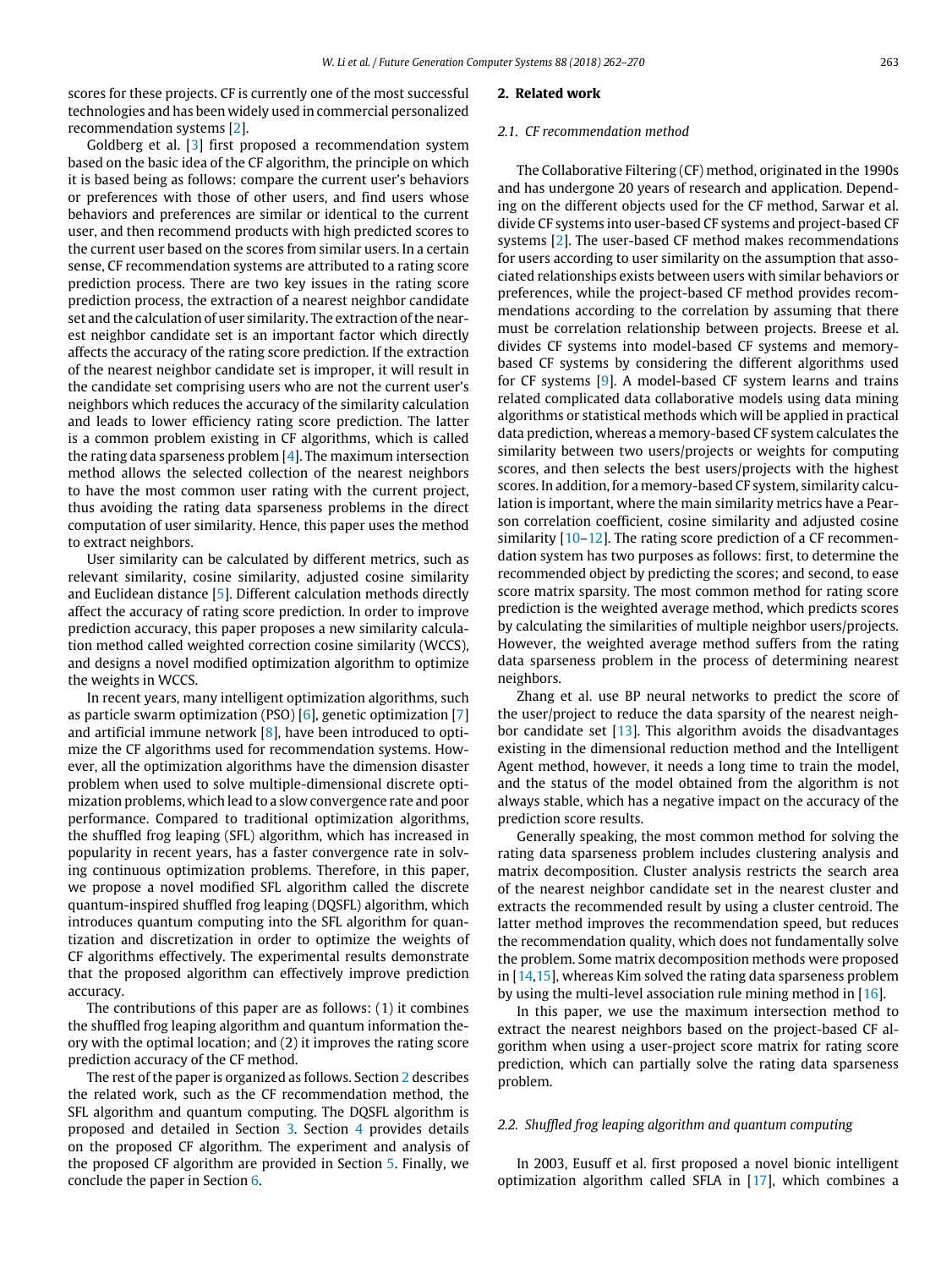memetic algorithm based on meme evolution and particle swarm optimization based on population behaviors. This algorithm is based on a simple concept, less parameters, higher calculation speed and stronger global search optimization capability. Luo et al. proved the global convergence of SFLA by solving the differential equation to analyze the trajectory of SFLA [\[18\]](#page-8-12). Elbeltagi et al. [\[19\]](#page-8-13) made a comparison of SFLA with a genetic algorithm (GA), particle swarm algorithm, and ant colony algorithm, and then analyzed their optimization performance. SFLA is mainly used to solve the continuous multi-objective optimization problem, such as water resource allocation, piers maintenance, workshop operation process arrangements and other practical application problems. Hence, we use SFLA discretization for optimizing the weights of CF algorithms in recommendation systems.

Quantum computing with its unique computational performance has caused widespread interest in the scientific world. In 1996, Narayanan proposed a quantum-inspired genetic algorithm (QGA), and was the first to introduce quantum computing into optimization algorithms, fusing quantum computing and evolutionary computing research [\[20\]](#page-8-14). Subsequently, the results of world-wide research include the quantum-inspired ant colony algorithm, the quantum-inspired simulated annealing algorithm, and the quantum-inspired immune algorithm and so on [\[21](#page-8-15)[–23\]](#page-8-16). Taking the quantum-inspired genetic algorithm as an example, it employs a multi-state qubit to encode genes and uses the quantum rotation gate to realize chromosome evolution while introducing the dynamic adjustment mechanism used for rotation angle and quantum crossover into the optimization process, which achieves better performance than conventional genetic algorithms.

The quantum evolutionary algorithm breaks through the classic information system limitations with a strong global optimization ability, but poor convergence capability. With the advantages of being simple, fast and easy for realization, it is possible for SFLA to accelerate the quantum evolutionary algorithm convergence rate. In addition, the quantum evolutionary algorithm is likely to address the key issues in SFLA research, such as dividing the population structure, information sharing among populations, etc. If the two algorithms are combined, high efficiency can be maintained on the basis of obtaining better optimization results. At present, the combination of the two algorithms is still relatively rare. Zhang [\[24\]](#page-8-17) proposed the use of the quantum SFLA in neural network optimization and Ding [\[25\]](#page-8-18) introduced a rapid rough property reduction algorithm based on quantum leapfrog coevolution.

Because the optimization of the weights of the CF algorithm is a discrete optimization problem, we propose a novel optimization algorithm called quantum-inspired shuffled frog leaping (DQSFL) algorithm, which introduces quantum computing into the SFL algorithm for quantization and discretization in order to optimize the weights of CF algorithms effectively.

# <span id="page-2-0"></span>**3. Discrete Quantum-inspired Shuffled Frog Leaping algorithm (DQSFL)**

## *3.1. Quantum position of DQSFL*

The quantum position of a quantum frog can be represented by a string of qubits, and the quantum position of quantum frog *i* is defined as

<span id="page-2-1"></span>
$$
v_i = [v_{i1}, v_{i2}, \dots, v_{il}] = \begin{bmatrix} \alpha_{i1} & \alpha_{i2} & \dots & \alpha_{il} \\ \beta_{i1} & \beta_{i2} & \dots & \beta_{il} \end{bmatrix}
$$
 (1)

Therein [\(1\),](#page-2-1) qubit is the minimum information unit, which satisfies

$$
|\alpha_{ij}|^2 + |\beta_{ij}|^2 = 1, j = 1, 2, ..., l.
$$
 (2)

Furthermore, to make the DQSFL algorithm more concise and efficient, we define the qubits  $\alpha_{ij}$  and  $\beta_{ij}$  in the region  $0 \leq \alpha_{ij} \leq 1$ and  $0 \leq \beta_{ij} \leq 1$  respectively, and the evolution of quantum frog populations is assumed as the update process of the quantum position. Hence, we define the quantum rotation angle as  $\Delta \theta_{ij}^{t+1}$ , and quantum rotation gate  $U\left( \varDelta \theta_{ij}^{t+1} \right)$  can be defined as

$$
U\left(\Delta \theta_{ij}^{t+1}\right) = \begin{bmatrix} \cos \Delta \theta_{ij}^{t+1} & -\sin \Delta \theta_{ij}^{t+1} \\ \sin \Delta \theta_{ij}^{t+1} & \cos \Delta \theta_{ij}^{t+1} \end{bmatrix}
$$
(3)

The qubit  $j$  of quantum frog  $i$  is  $v_{ij}^t = [\alpha_{ij}^t, \beta_{ij}^t]^T$ , which is updated according to the quantum rotation gate  $U(\theta_{ij}^{t+1})$ . Therefore, there is an update process as follows:

$$
v_{ij}^{t+1} = abs \left( U \left( \Delta \theta_{ij}^{t+1} \right) v_{ij}^t \right)
$$
  
=  $abs \left( \begin{bmatrix} cos \Delta \theta_{ij}^{t+1} & -sin \Delta \theta_{ij}^{t+1} \\ sin \Delta \theta_{ij}^{t+1} & cos \Delta \theta_{ij}^{t+1} \end{bmatrix} v_{ij}^t \right)$  (4)

If quantum rotation angle  $\theta_{ij}^{t+1}$  is zero, we use quantum NOT gate *W* to update the qubit  $v_{ij}^t$  in some small probability, where

$$
v_{ij}^{t+1} = Wv_{ij}^t = \begin{bmatrix} 0 & 1 \\ 1 & 0 \end{bmatrix} v_{ij}^t \tag{5}
$$

## *3.2. DQSFL algorithm*

In the DQSFL algorithm, the quantum frog group first produces the quantum positions and common positions of *h* quantum frogs respectively, and both quantum and common positions have *l* dimensions. The position set of each quantum frog can be represented by  $x = \{x_1, x_2, \ldots, x_h\}$ . After *t* iterations, the quantum position of quantum frog *i* is  $v_i^t = \left[v_{i1}^t, v_{i2}^t, \dots, v_{i_l}^t\right]$ , and its common position can be obtained from the relevant quantum position, which has  $x_i^t = [x_{i1}^t, x_{i2}^t, ..., x_{i_l}^t], i = 1, 2, ..., h$ . Each quantum frog updates its quantum position by the guidelines of the global extreme value and subgroup extreme value, and then determines its own common position according to the measurement of the quantum states. The local optimal value of quantum frog *i* is noted as  $p_i^t = [p_{i1}^t, p_{i2}^t, \dots, p_{i_l}^t], i = 1, 2, \dots, h$ , which is the best position of the quantum frog. The global extreme value can be noted as  $p_g^t = [p_{g1}^t, p_{g2}^t, \dots, p_{gl}^t]$ , which is the optimal solution of all the local extreme values after *t* iterations. Let quantum frogs be in descending order by the fitness values related to their local extreme values, and be divided in to  $q$  ( $q = \frac{h}{r}$ ) subgroups. In frog subgroup  $k(k = 1, 2, ..., q)$ , the optimal value of the subgroup is  $p^t_k = \left[p^t_{k1}, p^t_{k2}, \ldots, p^t_{kl}\right]$ . The updating functions of the quantum rotation angle and qubit position for the worst quantum frog *i* can be given by

<span id="page-2-2"></span>
$$
\Delta \theta_{ij}^{t+1} = e_1 \left( p_{kj}^t - x_{ij}^t \right) + e_2 \left( p_{gj}^t - x_{ij}^t \right) \tag{6}
$$

<span id="page-2-3"></span>
$$
v_{ij}^{t+1} = \begin{cases} Wv_{ij}^t, & p_{kj}^t = x_{ij}^t = p_{jj}^t \text{ and } \eta_{ij}^t < c_1\\ abs\left(U\left(\Delta\theta_{ij}^{t+1}\right)v_{ij}^t\right) & else \end{cases} \tag{7}
$$

Therein [\(6\)](#page-2-2) and [\(7\),](#page-2-3)  $j = 1, 2, ..., l$ , and  $e_1, e_2$  denote leap step length, which represents the impact of the global optimal value and subgroup optimal value on the quantum rotation angle and  $c_1$  < 1/*l* denotes the qubit mutation probability that the quantum rotation angle is zero. The leap length needs to be carefully designed. Because a large leap step length may result in premature convergence, while a small one may slow down the convergence speed. Therefore we did a number of experiments to compare and select a better leap step length. In addition, introducing a new leap equation into the iterative equation improves information exchange among populations in order to determine the quantum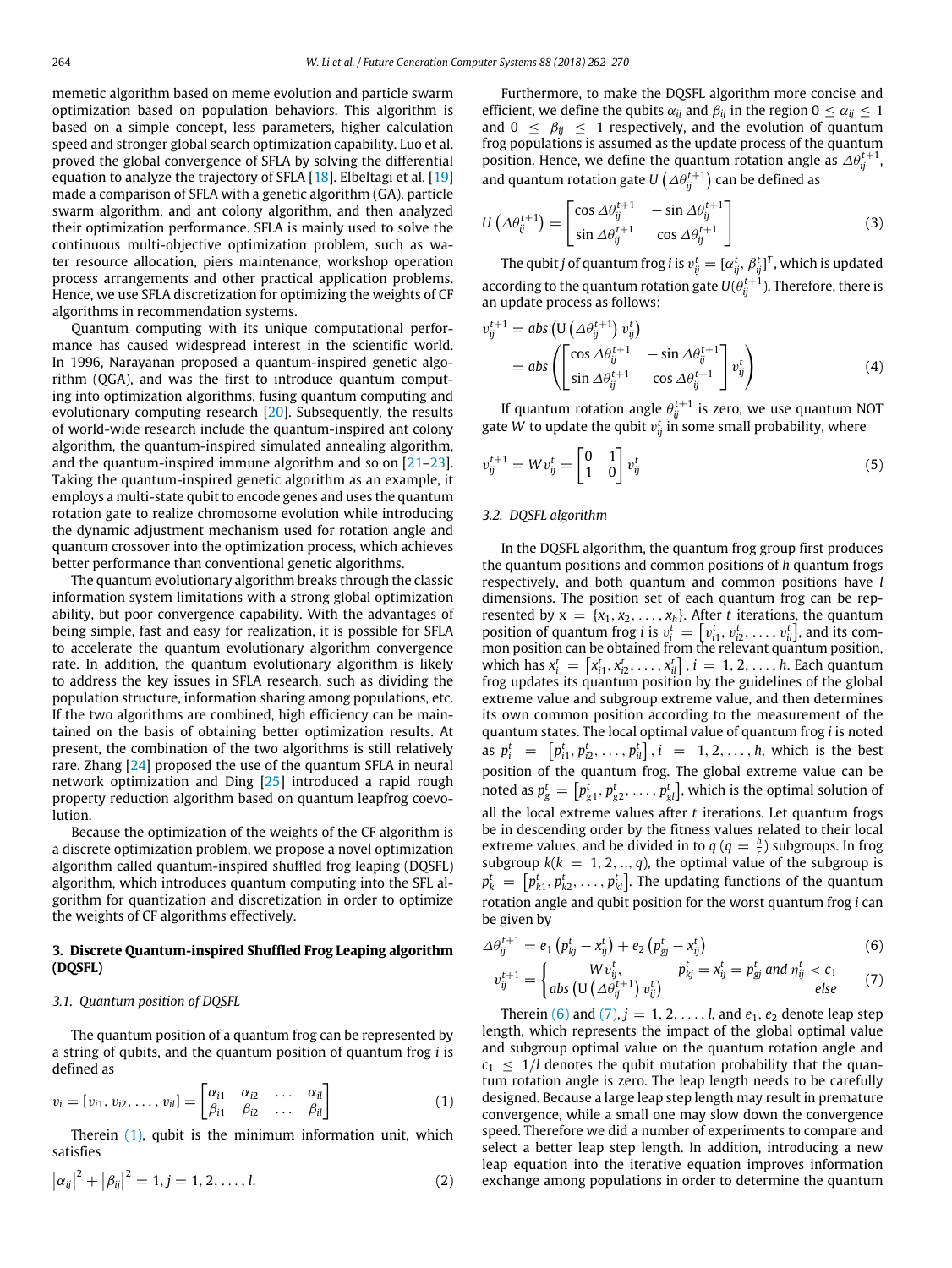<span id="page-3-2"></span>**Table 1** Example of standard project configuration file.

| Rating | Age | Gender | Occupation | Date<br>$1990 - 1 - 2$ | Project genre<br>10 |
|--------|-----|--------|------------|------------------------|---------------------|

rotation angle and position. According to quantum position tests, the common position of the quantum frog can be given by

<span id="page-3-1"></span>
$$
x_{ij}^{t+1} = \begin{cases} 1 & \gamma_{ij}^{t+1} > (\alpha_{ij}^{t+1})^2 \\ 0 & \gamma_{ij}^{t+1} \le (\alpha_{ij}^{t+1})^2 \end{cases}
$$
(8)

Therein [\(8\),](#page-3-1)  $\gamma^{t+1}_{ij}$  is a random number that satisfies a uniform distribution between [0,1], and  $\alpha^{t+1}_{ij}$  is the probability of the quantum state  $v_{ij}^{t+1}$  being zero. In this paper, the quantum position of the worst quantum frog in each subgroup is updated according to Eqs. [\(6\)](#page-2-2) and [\(7\).](#page-2-3) If the fitness of the worst frog is improved, replace the original extreme with the new position, otherwise it remains unchanged.

## <span id="page-3-0"></span>**4. CF recommendation method based on DQSFL**

To improve the quality of the recommendation system, this section presents one novel optimization method for recommendation systems based on DQSFL, which is at the basis of the related principle of the CF algorithm. The major procedures in the rating score prediction algorithm are described in the following subsection.

#### *4.1. Establish project configuration*

Project configuration files are the basis of calculating the distance and similarity between projects. After establishing the project configuration files, it needs the nearest neighbor set to calculate the similarity relationship of projects. Let *profile*(*j*) denote the configuration file of project *j*, and each file has *K* rows which represent *K* characteristics of the configuration files. Each project configuration contains two parts: (1) the variable part, which comprises score of user characteristics such as career, gender, age and each user score for this project; and (2) the fixed part, which comprises the name, date and types of this project. Let *profile*(*j*, *i*) denote the configuration file of user *i* for project *j*. An example of a standard project configuration file is illustrated in [Table 1.](#page-3-2)

The first column in [Table 1](#page-3-2) shows the project score, and the second shows age, which can be standardized as

<span id="page-3-3"></span>
$$
\frac{age(i) - \min(age)}{\max(age) - \min(age)}\tag{9}
$$

The third and four column represent the gender and occupation of the user respectively. The last two column are the attributes of the project. In this paper, all the variables in the files have been normalized by using [\(9\).](#page-3-3)

## *4.2. Selecting the nearest neighbor candidate set and computing neighbor similarity*

In this subsection, selecting the nearest neighbor set involves the following: (1) select the nearest neighbor set by using the maximum intersection method; (2) determine the weighted adjusted cosine similarity by using the DQSFL optimization algorithm; (3) to maintain the efficiency and timeliness of the recommendation system, model the project module and user module by offline computing and store the related data results.

First, we select the project configuration file candidate set based on the principle of user behavior similarity, assuming that there are more evaluations from a certain common user for the same project, which demonstrates that these two users have more similarity in their behaviors. Hence, rank the neighbors who have common user scores with the current project in descending order, and select the former *n* neighbors as the candidate set, which is represented by the following equation:

$$
S_{i,j} = R(i,:)*R(j,:)'
$$
 (10)

Here *Si*,*<sup>j</sup>* represents the size of the intersection of project *i* and  $j$ ,  $R(i, :)$  and  $R(j, :)$  represent the score vectors of project *i* and *j*. Since the higher *Si*,*<sup>j</sup>* , the more common user scoring items the two projects have, we can use it to select the most suitable nearest neighbors. After we sort the scores in descending order, the highest scored n projects are chosen to the candidate set.

After selecting the nearest neighbor candidate set, we compute the weighted adjusted cosine similarity. The similarity between two projects/users not only depends on user scores, but is also affected by user characteristics. Therefore, a similarity calculation needs to consider the combination of user information and project information. Taking into account the different influence degree of each characteristic factor on scores, we add a weight for each characteristic, and use the DQSFL algorithm to optimize this weight to obtain the optimal solution.

Since the probability magnitude of a qubit in a two-bit quantum system has the property  $|\alpha_{ij}|^2 + |\beta_{ij}|^2 = 1$ . This paper takes  $|\alpha_{ij}|^2$ directly as the relative weight of the first attribute in the project configuration file, and  $|\beta_{ij}|^2$  as the relative weight of another attributes. When each quantum position of the quantum frog is *K*bit encoded (*K* is equal to the number of attributes). Through the relative values of the weights, the actual weight of each attribute can be obtained by the equation  $w_1+w_2+\ldots+w_k=1$ . Substituting the actual weights into the similarity calculation formula, the final fitness value is obtained.

Assume *W*(*A*) represents a potential solution for characteristic weights of the current project configuration files, and *A* denotes a weight set which contains *K* weight values, which implies the quantum positions of a quantum frog with *K* qubits. When the quantum frogs leap, these characteristics are continuously adjusted until the optimal weight set is found. Here, we use the modified cosine function to compare the similarity and distance between project configuration files. Let *similarity*(*A*, *j*) denote the similarity between the current project *A* and neighbor project*j*, and is defined as:

<span id="page-3-4"></span>
$$
similarity (A, j) = \sum_{i=1}^{n} \frac{AW \cdot jW}{\|AW\| \|jW\|}
$$
 (11)

In [\(11\),](#page-3-4) *W* is a  $K \times K$  matrix, and each value of the matrix represents the weight value of each characteristic, and n denotes the number of users with common scores between the two projects.

After calculating *similarity* (*A*, *j*), we store the nearest cosine distance obtained from the project configuration file in the system. Here, we use the offline method of storing cosine distances for rating score prediction. We only use these distances when rating score prediction begins, and only update these similarity values for a certain time. However, if the recommendation system has very frequent behaviors of user scoring, we also can use the online method to store and employ the related similarity values.

#### *4.3. Weight optimization based on DQSFL*

In this subsection, we use the DQSFL algorithm to optimize the characteristic weights of the current project configuration file in order to find the optimal characteristics for the project.

(1) Quantum frog. As described previously, the quantum position of each quantum frog represents a potential solution set consisting of *K* qubits. The frogs search for the optimal solution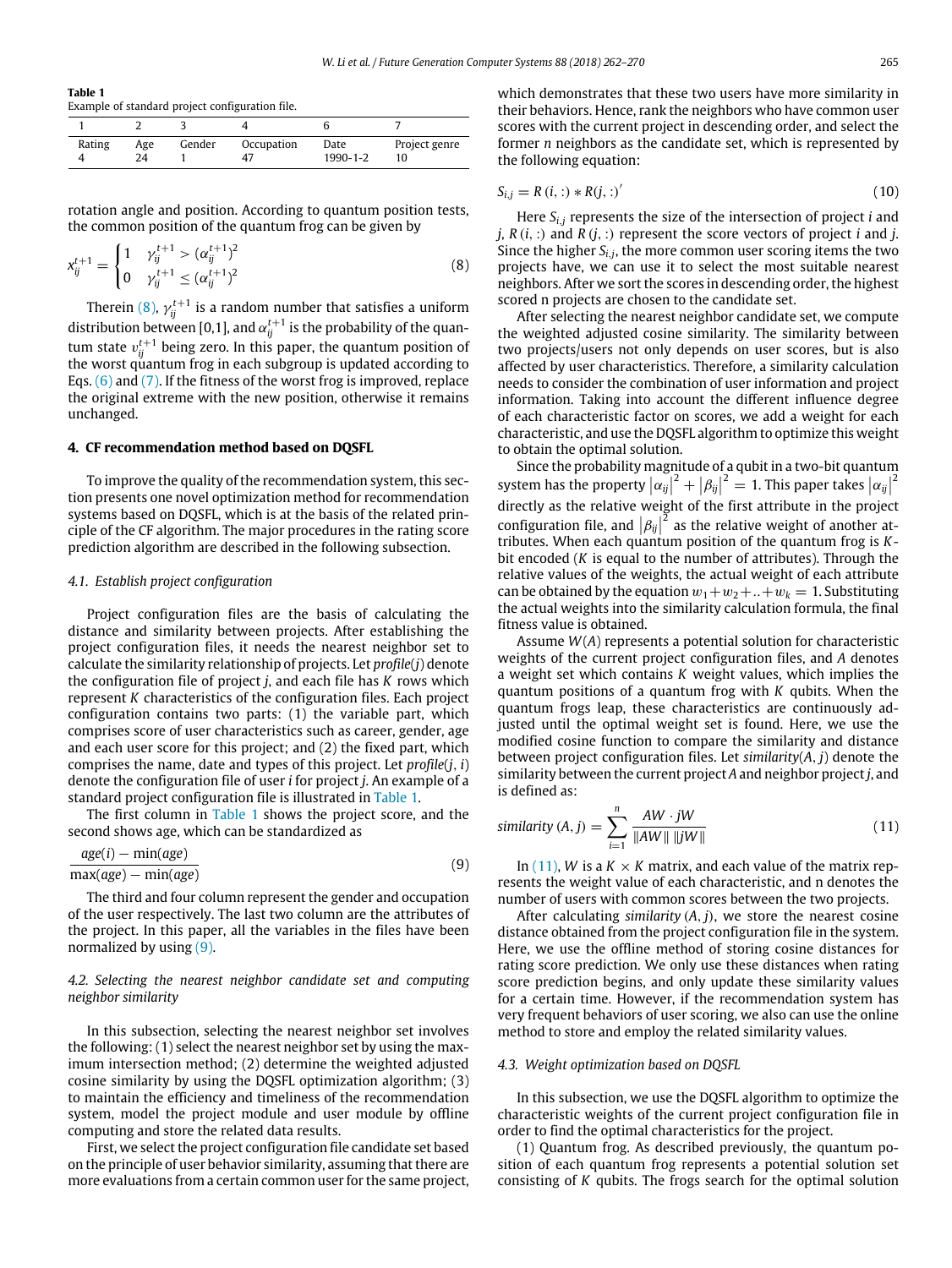by leaping continuously for multiple iterations. When the position of one particular frog results in the fitness function having the optimal value, the quantum position of this frog will be the global optimal position for all frogs.

(2) Fitness function. In this experiment, assuming all the characteristic weights of each project are stable, a single fitness function exists as a result of only one optimal solution existing in the current project. We define this fitness function as the average prediction error between the rating score predictions for the two projects. Hence, the expression of the fitness function is given by

$$
fitness = \frac{1}{n} \sum_{i=1}^{n} \left\{ \left( \text{mean}_A + k \sum_{i=1}^{m} \text{similar}(A, j) \times (\text{vote}(j, i) - \text{mean}_i) \right) - \text{vote}(A, i) \right\}
$$
(12)

Where *n* denotes the number of users with common scores between the current project *A* and the neighbor project *j*. Let *mean<sup>A</sup>* denote the average score for the current project *A*, and *similarity*(*A*, *j*) denotes the similarity of the current project *A* and the neighbor project*j*. Let v*ote*(*j*, *i*) represent the score of project *j* from user *i*, *mean<sup>i</sup>* denotes the average score from user *i*, and v*ote*(*A*, *i*) represents the actual score of project *A* from user *i*.

(3) The major procedures of the DQSFL algorithm.

Step 1. Initialize the quantum frog population. Use equalmagnitude to initialize the quantum positions of *h* quantum frogs. √ The initial value of all probability magnitudes (2∗*h*∗*l*) is 1/ 2 and  $v_i^1$  is the initial quantum position of the *i*th frog. Here *l* represents the solution space dimension which is the number of attributes used to compute the similarity here. The measurement state of  $v_i^t$ is the normal position of the quantum frog  $x_i^t$ , which is also the possible solution to the optimization. Test the common positions of these frogs to derive the initial local extreme value  $p_i^1$ .

Step 2. Compute the fitness values corresponding to the positions of quantum frogs. Rank the quantum frogs in the descending order of fitness value, and then divide them into q subgroups. Each subgroup contains *r* quantum frogs that satisfies  $h = q * r$ . The division method is: the *i*th frog is divided into the *k*th subgroup that satisfies  $k = i\%q$ . The current optimal position found by the  $k$ th frog subgroup is denoted by  $p_k^t$  and the global optimal solution is  $p_{g}^{t}$ .

Step 3. Update the quantum position of the worst quantum frog in each subgroup according to Eqs.  $(6)$  and  $(7)$ .

Step 4. Test the quantum position  $v_i^t$ of each quantum frog to obtain the position  $x_i^t$  according to Eq. [\(8\).](#page-3-1)

Step 5. Calculate the fitness values of each frog. If the new position of a certain quantum frog  $x_i^{t+1}$  is better than  $p_i^t$ , then the local optimal value is replaced by  $x_i^{t+1}$ , that is  $p_i^{t+1} = x_i^{t+1}$ ; otherwise  $p_i^{t+1} = p_i^t$  remains unchanged. Each subgroup completes  $\varphi$  times meta-evolutions.

Step 6. Quantum frogs are regrouped according to the newly obtained fitness value. Update the optimal position of each subgroup  $p^t_k$  and the global optimal value  $p^t_{\mathrm{g}}$  of the whole frog group. Repeat step 3∼5.

Step 7. Determine whether the convergence condition is satisfied or whether the maximum iterations has been reached. If not, increase the number of iterations by one and repeat step 6. If yes, terminate the algorithm and output the global optimal position of the quantum frogs.

This paper uses the square of the probability amplitude ( $|\alpha_{ij}|^2$  or  $|\beta_{ij}|^2$ ) as the relative weight of the attribute, therefore, it is only necessary to convert the relative weight into the absolute weight to calculate the similarity. The workload of initializing and updating the positions of all the quantum frogs is *h* ∗ *l* or *h* ∗*K* (*h* denotes the number of the quantum frogs, *l* is the qubits of a quantum frog and *K* indicates the number of attributes, *l* and *K* are equal). However, in each iteration of a subgroup, only the *l* qubits of the worst frog needs to be updated, so the workload is *l*. The worst case is that the maximum number of meta-evolution iterations  $\varphi$  is reached, so the workload of updating subgroup is ϕ∗*l*. The ranking of fitness needs *h*∗log *h*. Assume the maximum global iterations is set to *F* , the total time consumption of DQSFL is  $h * l + F * h * log h + F * q * (\varphi * l)$ . By setting the proper value of the population of quantum frogs, the max global iterations  $F$  and meta-evolution iterations  $\varphi$ , the time overhead of the algorithm can be controlled.

#### *4.4. Rating score prediction and recommend*

After obtaining the optimal weights of the configuration files of the nearest neighbor project and the current project by using DQSFL algorithm, we start to predict the scores.

(1) Rating score prediction. The expression of rating score prediction is defined as Eq. [\(13\).](#page-4-1) Let *n* be the number of selected neighbors, *k* is the standard parameter, and the sum of the cosine distances is 1. The other major parameters in this expression are illustrated in [Table 2.](#page-5-0)

<span id="page-4-1"></span>
$$
P\_vote(A, i) = mean_A + k \sum_{j=1}^{n} (similarity(A, j)
$$
  
× (vote(j, i) – mean<sub>i</sub>)) (13)

Because the scores of the current project have already known, the accuracy of the prediction result can be represented by Mean Absolute Error (MAE), which can be calculated as

<span id="page-4-2"></span>
$$
MAE = \frac{1}{n} \sum_{m=1}^{n} |Y_{im} - S_{im}|
$$
\n(14)

Where *Yim* denotes the predicted score and *Sim* denotes the actual score.

(2) Recommend. The recommendation methods of recommendation systems are different due to the use of different recommendation algorithms. There are two main methods as follows: first, recommend interesting projects to the current user when extracting the nearest neighbors with similar interests; second, extract the nearest neighbors, and make a rating score prediction for the current project and user, and then rank the predicted scores in order to recommend the ones with higher scores.

## <span id="page-4-0"></span>**5. Performance evaluation**

In this section, we firstly test and analyze the performance of the DQSFL algorithm and compare it with other traditional optimization algorithms such as GA, QGA and PSO. Furthermore, we conduct experiments to measure the performance of the recommendation system using the CF algorithm based on DQSFL, and compare it with other traditional algorithms.

#### *5.1. Testing and analyzing DQSFL*

(1) Test Design. Function optimization is a classic application of artificial intelligence algorithms and is also one of the commonly used evaluation methods. In order to test convergence speed and capacity, we select two classic benchmark functions to test the minimum extreme value for the DQSFL algorithm. The potential solution is encoded with binary information, the bit length of which is 20. The number of simulations is set to 200, and the population in all the intelligent optimization algorithms is set to 25. The simulation result is computed by the statistical average method. The parameter settings of the other traditional optimization algorithms, such as GA, QGA and PSO, can be found in [\[6](#page-7-5)[,20\]](#page-8-14). In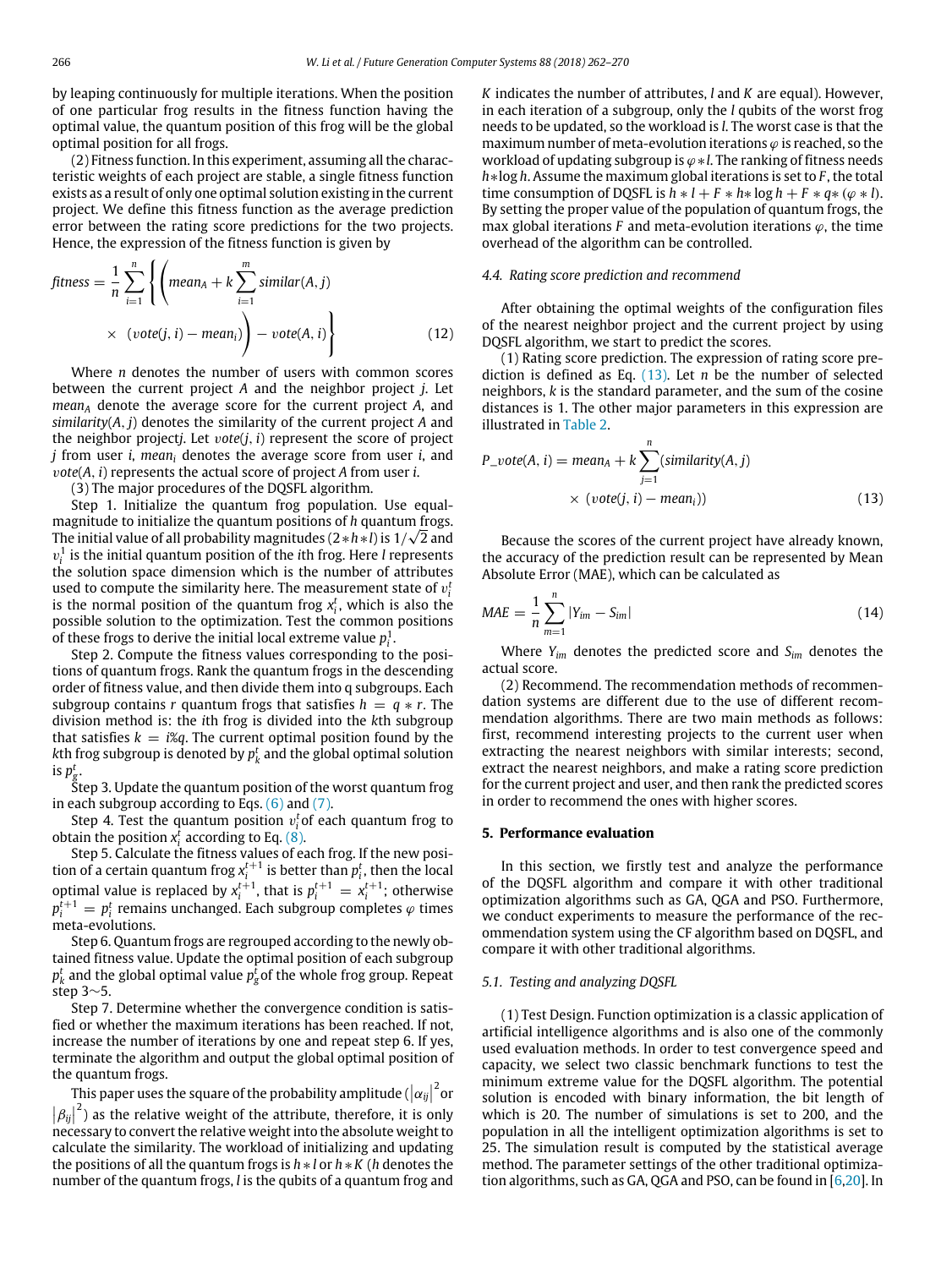<span id="page-5-0"></span>

| Table 2<br>The Notations of major parameters in (13). |                                                                                      |  |  |
|-------------------------------------------------------|--------------------------------------------------------------------------------------|--|--|
| Symbol                                                | Explanation                                                                          |  |  |
| $P_{vote}(A, i)$                                      | the predicted score for the current project                                          |  |  |
| mean <sub>A</sub>                                     | the average score for current project A                                              |  |  |
| vote(A, i)                                            | the configuration file of user <i>i</i> scoring for project A                        |  |  |
| similar(A, j)                                         | the nearest cosine similarity value of the configuration<br>files of project A and j |  |  |
| vote(i, i)                                            | the score of project <i>i</i> from user <i>i</i>                                     |  |  |
| mean <sub>i</sub>                                     | the average score of all the projects from user i                                    |  |  |

<span id="page-5-1"></span>

**Fig. 1.** Convergence curve of Schwefel function.

<span id="page-5-2"></span>

**Fig. 2.** Convergence curve of Rastrigin function.

DQSFL, we define the fitness function as the optimization function, and the position which corresponds with the minimum extreme value of the fitness function is the optimal solution. The major parameter settings are set as follows: there are 4 frog subgroups in the frog population: two subgroups have  $e_1 = 0.05$  and  $e_2 = 0.04$ ; and the other two subgroups have  $e_1 = 0.05 \pi$  and  $e_2 = 0.04 \pi$ ; and all the subgroups have $c_1 = c_2 = 0.1/l$ , where *l* is the dimension number of the solution space.

## <span id="page-5-3"></span>**Table 3**

Comparison of Schwefel function test.

| Algorithm    | Optimal value                  | Execution time (s) |  |
|--------------|--------------------------------|--------------------|--|
| <b>DOSFL</b> | $1.806 \times 10^{-2}$         | 2.96               |  |
| PSO.         | $3.951 \times 10^{-1}$         | 3.87               |  |
| <b>OGA</b>   | $8.669 \times 10^{0}$          | 3.05               |  |
| GA           | 4.595 $\times$ 10 <sup>1</sup> | 4.27               |  |

<span id="page-5-4"></span>**Table 4**

| Comparison of Rastrigin function test. |  |  |
|----------------------------------------|--|--|
|                                        |  |  |

| Algorithm    | Optimal value                  | Execution time (s) |
|--------------|--------------------------------|--------------------|
| <b>DOSFL</b> | $8.157 \times 10^{-6}$         | 3.15               |
| <b>PSO</b>   | $5.557 \times 10^{-1}$         | 3.34               |
| <b>OGA</b>   | $7.932 \times 10^{-1}$         | 2.98               |
| GA           | 2.486 $\times$ 10 <sup>1</sup> | 3.52               |

An example of the classic Schwefel function is:

$$
F_1(y) = 2 \times 418.9828 + \sum_{i=1}^{2} -y_i \sin\left(\sqrt{|y_i|}\right),
$$
  
- 500 \le y\_i \le 500, i = 1, 2. (15)

An example of the classic Rastrigin function is:

$$
F_2(y) = \sum_{i=1}^{2} (y_i^2 - 10 \cos (2\pi y_i) + 10),
$$
  
- 5.12 \le y\_i \le 5.12, i = 1, 2. (16)

(2) Result Analysis. Both the classic Schwefel function and Rastrigin function are complex multimodal functions with a large number of local minimum extreme values, hence it is easy to make the search fall into the local optimal solution. [Figs. 1](#page-5-1) and [2](#page-5-2) illustrate the convergence curves of these two functions using different optimization algorithms, respectively. As shown in [Figs. 1](#page-5-1) and [2,](#page-5-2) it is known that GA, QGA and PSO algorithms have similar convergence speed and accuracy, both of which are much lower than the DQSFL algorithm. Therefore, the proposed DQSFL algorithm should have great potential for application. We also know the test performance of the benchmark function for GA, QGA and PSO is not always stable, and is easy to fall into a local convergence. Compared to the traditional algorithms, DQSFL has a great advantage in terms of convergence speed and accuracy, the reason for this being that the combination of quantum computing and the SFL algorithm can preserve better population diversity to search for the optimal solution.

[Tables 3](#page-5-3) and [4](#page-5-4) show the comparison of the average optimal values and execution time of the mentioned algorithms when performing the function optimization test (100 statistical results). From the results, we can see that they have little difference in the total execution time, but the optimization capability of DQSFL is obviously better than the others. By improving the quantum coding or finding the more suitable updating parameters, the DQSFL algorithm has a great potential for improving the time efficiency.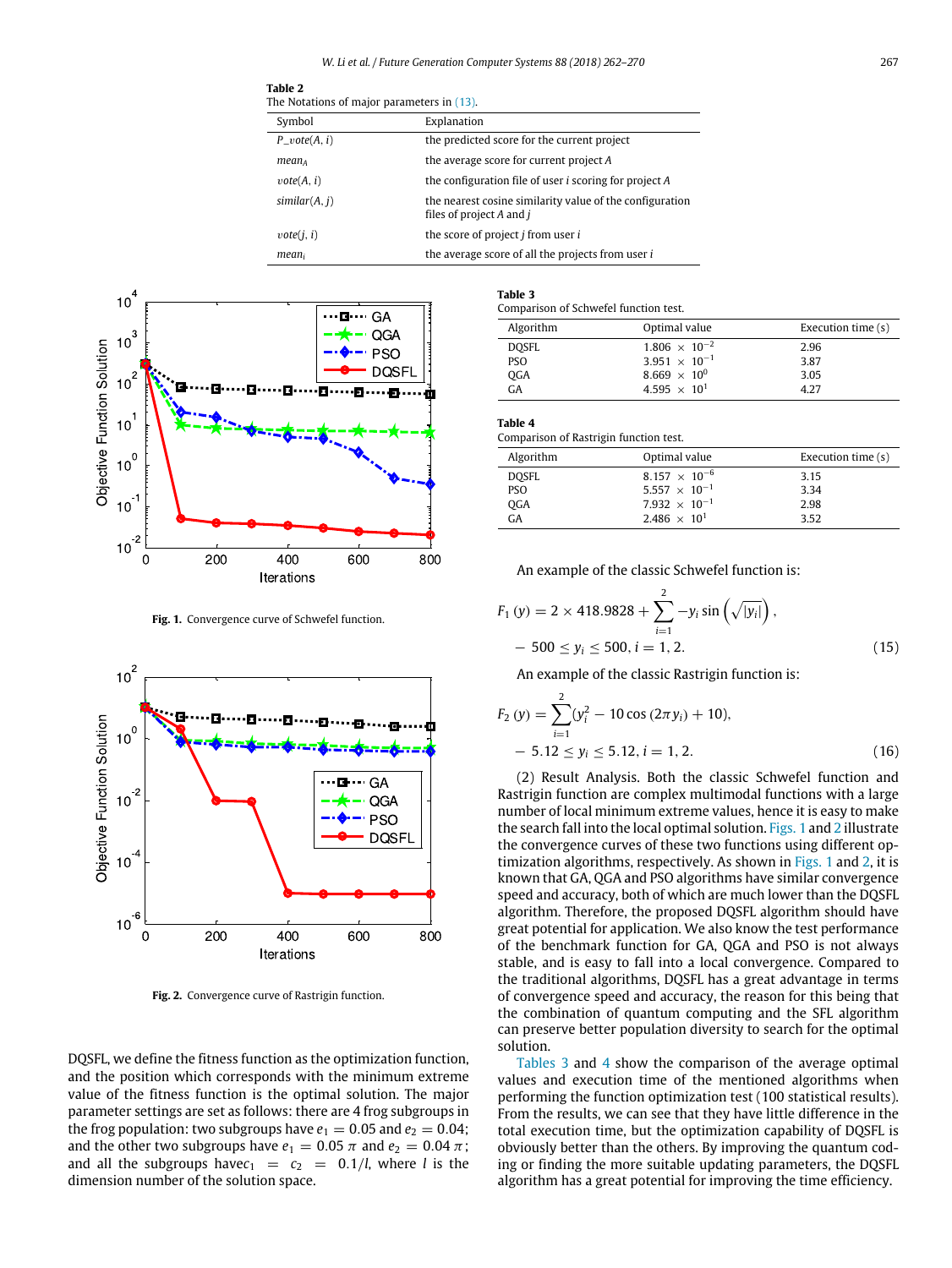<span id="page-6-0"></span>

Fig. 3. The comparison results of the maximum intersection method and random method.

<span id="page-6-1"></span>

**Fig. 4.** Comparison results of weighted adjusted cosine similarity (proposed), Weighted Euclidean distance and cosine similarity.

## *5.2. Experiment using the CF algorithm based on DQSFL*

(1) Experiment Design. The experiment employs the MovieLens [\[26\]](#page-8-19) movie evaluation dataset for recommendation, which contains 943 users, 1682 projects (here this denotes movies) and ten thousand score records. In this experiment, we use the characteristics of this dataset namely: three user features of age, occupation and gender; and 18 project types such as action, adventure, animation and so on.

To ensure the accuracy of the rating score predictions, the whole dataset is divided into Part A, Part B and Part C to conduct three cross-experiments. For each experiment, we select any two parts as the experimental project training set, which is used to train weighted adjusted cosine similarity and modified Euclidean distance weights. The remaining part is used as the experimental set to verify the effectiveness of the optimization results. The three cross-experiment datasets are set as follows: (1) both A and B are training sets, and C is the experimental set; (2) both A and C are training sets, and B is the experimental set; (3) both B and C are training sets, and A is the experimental set. Moreover, each experiment can be divided into two subgroups as follows:

- Randomly select 10 projects as the current projects, and employ the maximum intersection method to extract the nearest neighbor set, where the number of projects is *n*  $(n = 10, 11, \ldots, 30).$
- Randomly select 10 projects as the current projects, and employ the random method to extract the nearest neighbor set, where the number of projects is  $n (n = 10, 11, \ldots, 30)$ .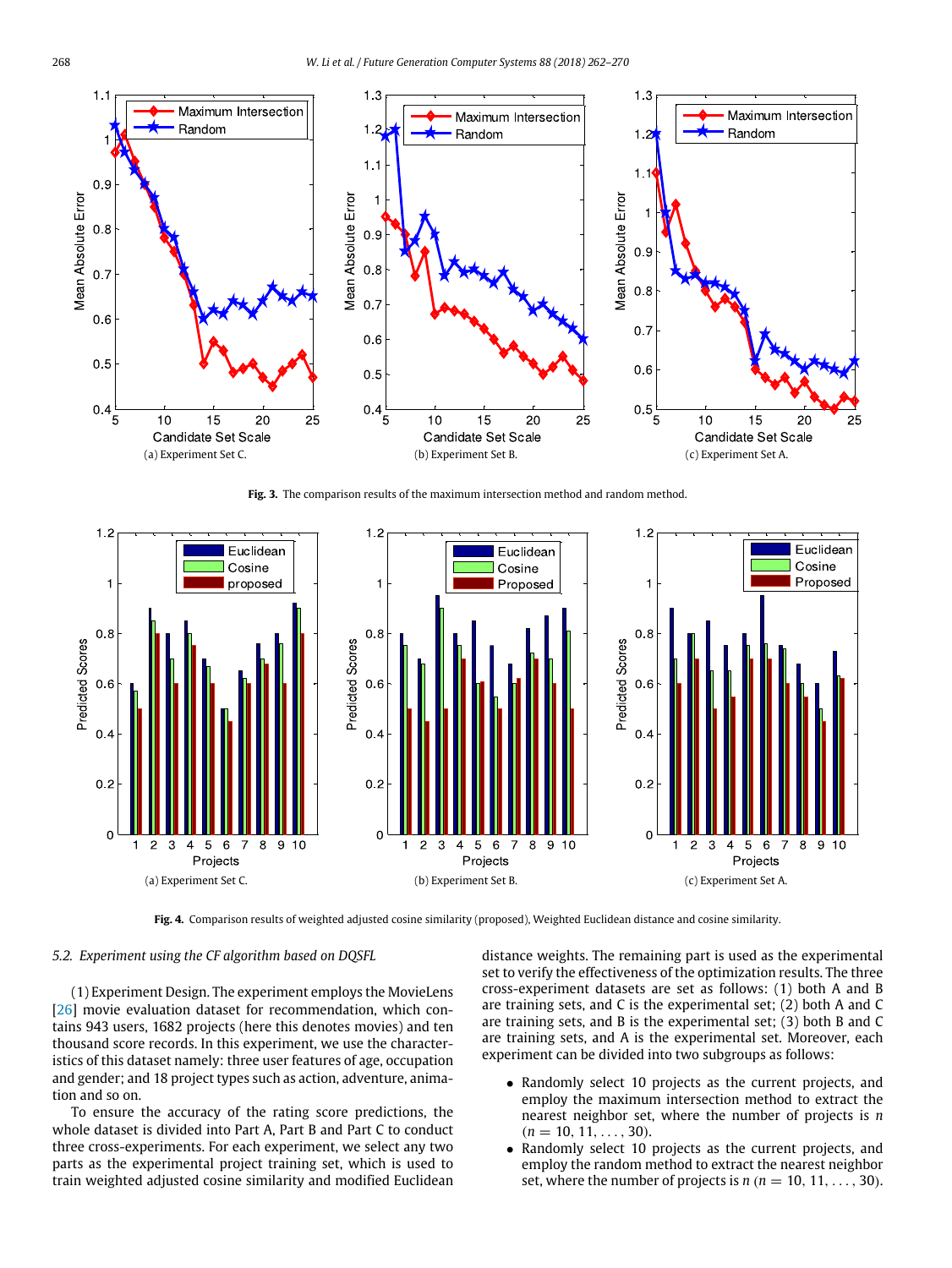For the training set, the parameters of the DQSFL algorithm are initialized as follows: the quantum frog number is  $N = 40$ , the other parameters are the same as those used in the previous experiment and the maximum iteration times are  $M = 1000$ .

The differences in extracting the nearest neighbor set in experiments 1 and 2 verify the effectiveness of the maximum intersection method for improving the rating score prediction accuracy.

Furthermore, we design two contrasting experiments to verify the effectiveness of weighted adjusted cosine similarity and use DQSFL to optimize the weights for the rating score prediction. Because researchers has verified that rating score prediction with weighted Euclidean distance outperforms one with relevant similarity, only modified Euclidean distance and traditional cosine similarity are used for contrasting experiments. The details are described as follows.

## • Weighted modified Euclidean distance

The experiment process of rating score prediction with weighted modified Euclidean distance is similar to the rating score prediction experiment with weighted adjusted cosine similarity. When computing similarity, the Euclidean distance can be calculated as

*euclidean(A, j)* = 
$$
\sqrt{\sum_{i=1}^{z} \sum_{f=1}^{22} w_f \times \text{diff}_{i,j}(A, j)^2}
$$
 (17)

where *A* denotes the current project, *j* denotes the project selected from the project configuration process,  $w_f$  denotes the weight of characteristic *f* of the current project, *z* represents the number of users who score the current project, and *diffi*,*j*(*A*, *j*) represents the difference between the characteristics of the current project *A* and the selected project *j*.

In this experiment, we keep the current project and nearest neighbor candidate set identical for the standard experiment, and do not change the parameter setting of the DQSFL algorithm. In the prediction process, the weights obtained from the training set optimization are used as parameters to establish the rating score prediction equation according to [\(11\)](#page-3-4) by using weighted modified Euclidean distance instead of weighted modified cosine when computing similarity. Finally, the Mean Absolute Error of [\(14\)](#page-4-2) is used to evaluate the results. Therefore, the lower the predicted score, the higher the accuracy of the recommendation method.

#### • Traditional cosine similarity

To verify the effectiveness of using DQSFL to optimize weighted adjusted cosine similarity, we make traditional cosine similarity as the contrasting experiment for rating score prediction. This experiment is also divided into two groups: in the training set, the current project and the nearest neighbor candidate set of the standard experiment is used to test the similarity value according to cosine similarity; in the experiment set, the related calculation equation is established to predict scores.

(2) Result Analysis. [Fig. 3](#page-6-0) shows the performance curves of the three cross-experiments as described in 5.1.1. In [Fig. 3,](#page-6-0) the *x* axis shows that the scale of the nearest neighbor candidate set is from 5 to 25, and the *y* axis denotes the Mean Absolute Error of the rating score prediction of the 10 current projects. As shown in [Fig. 3,](#page-6-0) the accuracy results of the maximum intersection method are overall higher than the random method results.

After the three cross-experiments, [Fig. 4](#page-6-1) illustrates the performance comparison of the three similarity calculation methods, weighted adjusted cosine similarity optimized by the DQSFL algorithm, weighted Euclidean distance and cosine similarity. In [Fig. 4,](#page-6-1) the *x* axis represents the 10 current projects, and the *y* axis denotes the rating score predictions of these 10 current projects. We use the maximum intersection method to select the nearest neighbor candidate set, the scale of which is 16. As shown in [Fig. 4,](#page-6-1) the rating score prediction accuracy performance when using the weighted cosine similarity optimized by DQSFL significantly outperforms the other two methods.

Hence, according to previous performance analysis, using the maximum intersection method and weighted adjusted cosine similarity based on the DQSFL optimization algorithm obviously improves the rating score prediction accuracy of the CF algorithm, thereby enhancing the quality of the recommendation system.

#### <span id="page-7-8"></span>**6. Conclusions and future work**

In this paper, we proposed a novel collaborative filtering algorithm to improve the rating score prediction accuracy of the recommendation system in social networks. In the proposed collaborative filtering algorithm, we use the maximum intersection method to extract the nearest neighbor candidate set and compute the weighted adjusted cosine similarity to rate the score prediction, which can partially avoid the rating data sparseness problem. To optimize the weights of the CF algorithm, we proposed a novel optimization method, named DQSFL, which introduces quantum computing into the SFL optimization algorithm. Moreover, we tested the DQSFL performance against other optimization methods and experiment on the proposed CF algorithm with other traditional recommendation algorithms. A comparison of the performance results shows that the DQSFL optimization algorithm has a better capability of searching for optimal solutions and can optimize discrete optimization problems, and the rating score prediction accuracy of the CF based on DQSFL outperforms other traditional recommendation algorithms, which improves the quality of social network recommendation systems.

However, there remains a lot of work to do in the future. The special feature of quantum coding can improve the capability of storage and computation of the traditional algorithms. Quantuminspired frog algorithm has powerful global optimization ability. However, the frog leaping algorithm itself has the problem of long optimization time. It is necessary to further study the design of the quantum coding methods and the related parameters (including the leap step length, frog population, meta-evolution and global communication iterations). In addition, MovieLens is just a smallscaled database. To deploy the DQSFL-based collaborative filtering algorithm on the actual social networks or recommendation platforms to detect its performance is also what we need to do.

#### **References**

- <span id="page-7-0"></span>[1] [S.L. Lim, A. Finkelstein, Stakerare: Using social networks and collaborative](http://refhub.elsevier.com/S0167-739X(18)30023-2/sb1) [filtering for large-scale requirement elicitation, IEEE Trans. Softw. Eng. 38 \(3\)](http://refhub.elsevier.com/S0167-739X(18)30023-2/sb1) [\(2012\) 707–735.](http://refhub.elsevier.com/S0167-739X(18)30023-2/sb1)
- <span id="page-7-1"></span>[2] [X. Yang, Y. Guo, Y. Li, A survey of collaborative filtering based social recom](http://refhub.elsevier.com/S0167-739X(18)30023-2/sb2)[mender systems, Comput. Commun. 41 \(15\) \(2014\) 1–10.](http://refhub.elsevier.com/S0167-739X(18)30023-2/sb2)
- <span id="page-7-2"></span>[3] [D. Goldberg, D. Nichols, B.M. Oki, Using collaborative filtering to weave an](http://refhub.elsevier.com/S0167-739X(18)30023-2/sb3) [information tapestry, Commun. ACM 35 \(12\) \(1992\) 61–70.](http://refhub.elsevier.com/S0167-739X(18)30023-2/sb3)
- <span id="page-7-3"></span>[4] [M.A.C. Juan, Y. Yang, M.T. Carlos, A memory-based collaborative filtering](http://refhub.elsevier.com/S0167-739X(18)30023-2/sb4) [algorithm for recommending semantic web services, IEEE Latin Amer. Trans.](http://refhub.elsevier.com/S0167-739X(18)30023-2/sb4) [11 \(2\) \(2013\) 795–801.](http://refhub.elsevier.com/S0167-739X(18)30023-2/sb4)
- <span id="page-7-4"></span>[5] [J. Wu, L. Chen, Y. Feng, Z. Zheng, Z. Wu, Predicting quality of service for](http://refhub.elsevier.com/S0167-739X(18)30023-2/sb5) [selection by neighborhood-based collaborative filtering, IEEE Trans. Syst. Man](http://refhub.elsevier.com/S0167-739X(18)30023-2/sb5) [Cybern. 43 \(2\) \(2013\) 428–439.](http://refhub.elsevier.com/S0167-739X(18)30023-2/sb5)
- <span id="page-7-5"></span>[6] [S. Tyagi, K.K. Bharadwaj, Enhancing collaborative filtering recommendations](http://refhub.elsevier.com/S0167-739X(18)30023-2/sb6) [by utilizing multi-objective particle swarm optimization embedded associa](http://refhub.elsevier.com/S0167-739X(18)30023-2/sb6)[tion rule mining, Swarm Evolut. Comput. 13 \(2\) \(2013\) 1423–1432.](http://refhub.elsevier.com/S0167-739X(18)30023-2/sb6)
- <span id="page-7-6"></span>[7] [C. Huang, Y. Su, K. Tseng, Using genetic algorithms for personalized recom](http://refhub.elsevier.com/S0167-739X(18)30023-2/sb7)[mendation, Lecture Notes in Comput. Sci. 6422 \(1\) \(2010\) 104–112.](http://refhub.elsevier.com/S0167-739X(18)30023-2/sb7)
- <span id="page-7-7"></span>[8] [F. Ortega, J. Sanchez, J. Bobadilla, A. Gutierrez, Improving collaborative](http://refhub.elsevier.com/S0167-739X(18)30023-2/sb8) [filtering-based recommender systems results Pareto dominance, Inform. Sci.](http://refhub.elsevier.com/S0167-739X(18)30023-2/sb8) [239 \(2013\) 50–61 Complete.](http://refhub.elsevier.com/S0167-739X(18)30023-2/sb8)
- <span id="page-7-9"></span>[9] [W. Agarwal, K.K. Bharadwaj, A collaborative filtering framework for friends](http://refhub.elsevier.com/S0167-739X(18)30023-2/sb9) [recommendation in social networks based on interaction intensity and adap](http://refhub.elsevier.com/S0167-739X(18)30023-2/sb9)[tive user similarity, Soc. Netw. Anal. Mining 3 \(3\) \(2013\) 359–379.](http://refhub.elsevier.com/S0167-739X(18)30023-2/sb9)